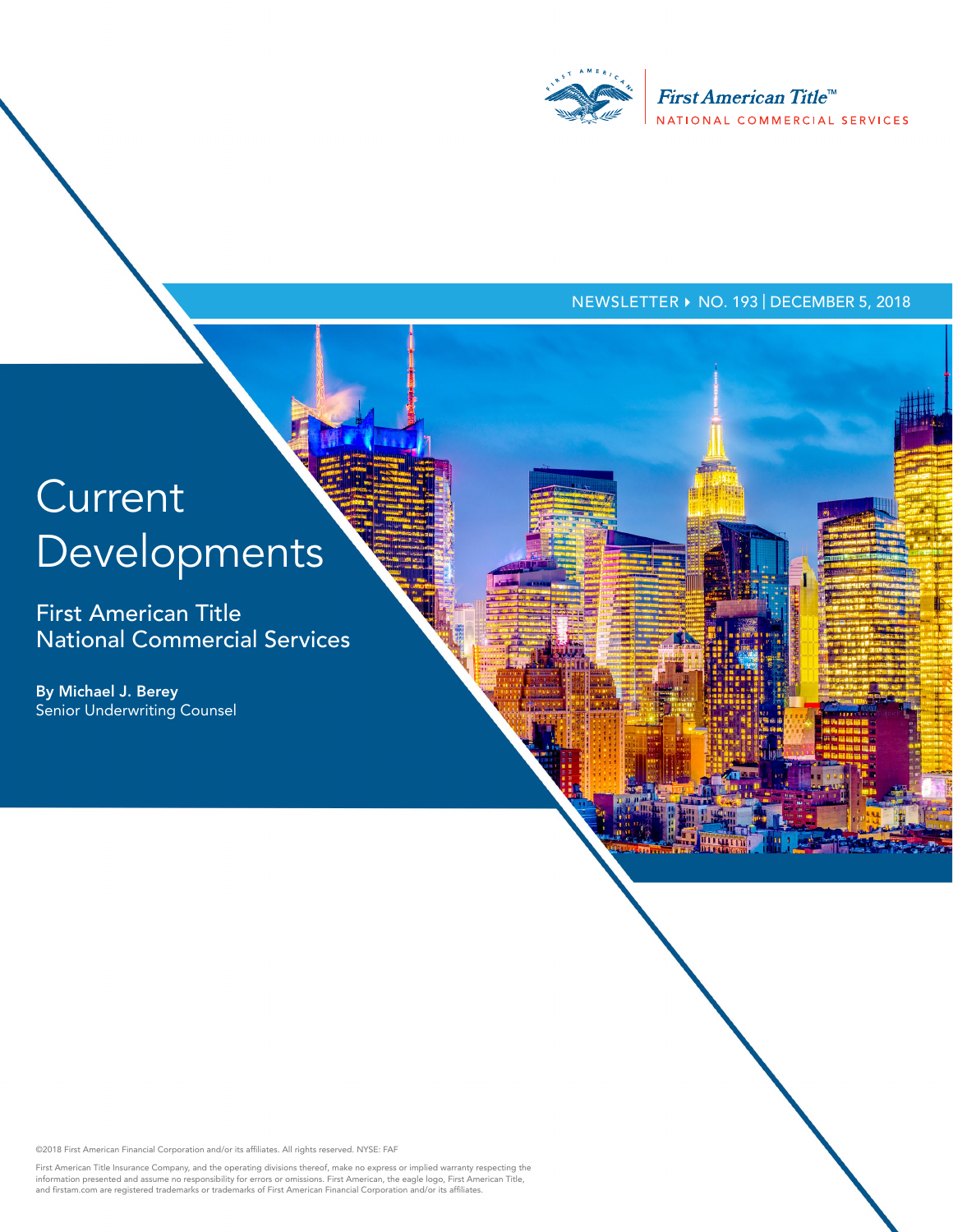## Adverse Possession

The Plaintiffs sued for trespass and injunctive relief, alleging that the Defendant was blocking their use of the driveway shared by the Plaintiffs and the Defendant, the owner of the adjoining property. The Plaintiffs also sought a judgment that their property was benefitted by a reciprocal easement over the driveway. The Defendant counterclaimed for trespass and for a judgment declaring that he owned the entire driveway by reason of adverse possession. The Supreme Court, Kings County, granted the Plaintiffs' motion for summary judgment, dismissed the Defendant's claim for adverse possession, dismissed the Plaintiffs' and Defendant's claims for trespass, and directed the Defendant to remove a fence and gate from the Plaintiffs' property within thirty days of notice of entry of the Court's Order. The Court further ordered each party to "cease using or accessing the adjoining property's portion of any driveway, alleyway or yard". Claims for relief based on there being a written easement were also dismissed.

The Court ruled that the Defendant had not established that the use of the driveway was exclusive and that the Defendant's use of the driveway was permissive and not hostile. The written easement, which enabled access to garages on the parties' properties, was no longer valid; the garages were demolished for the construction of the Gowanus Expressway. Yee v. Panousopoulos, Index No. 4817/2014, was decided on July 2, 1018 by Acting Justice Devin P. Cohen of the Supreme Court, Kings County. It has been reported that the decision is being appealed and the Appellate Division, Second Department, has granted a stay pending appeal. (See Mollen, "Realty Law Digest", New York Law Journal, October 2, 2018).

## Contracts of Sale

The Plaintiff and the Defendant executed two contracts of sale, pursuant to which the Plaintiff would purchase the Defendant's home and the Defendant would purchase the Plaintiff's home. The transactions were subject to the Defendant obtaining mortgage financing. The Defendant's application for a mortgage was denied and her attorney sent a letter to the Plaintiff's attorney, dated July 18, 2012, cancelling the contracts. Although neither the Plaintiff nor her attorney responded in writing, they did not object when the Defendant's attorney sent a check to reimburse the Plaintiff for her title search expenses as required if the contracts were terminated.

In 2013, both parties again listed their houses for sale. The Defendant received an offer from a third party to purchase her property; the Defendant offered to purchase the Plaintiff's property for more than the amount in the original contract. The Plaintiff, however, asserted that the contract for the Plaintiff to purchase the Defendant's property remained in effect and sued the Defendant for specific performant and for damages for breach of contract.

The Supreme Court, Kings County, holding that the Plaintiff's conduct after receiving the letter of July 18, 2012 indicated that she had accepted the termination of the contract, dismissed the complaint and canceled the notice of pendency. The Appellate Division, Second Department, affirmed the lower court's ruling, stating that

*"…we agree with the Supreme Court's determination that the plaintiff accepted the defendant's termination of the contracts. The credible evidence adduced at trial established that neither the plaintiff nor her attorney objected to the termination, the plaintiff later placed her property on the market, and she made an offer to purchase the defendant's property for more than double the purchase price set forth in the parties' contracts. The first time the plaintiff took steps to enforce her rights under the contract was after such conduct and nearly one year after the defendant's letter of cancellation. The plaintiff's conduct evidences an intent to abandon the contracts".*

Brisk v. Bloch, 2018 NY Slip Op 06712, decided October 10, 2018, is posted at [http://www.nycourts.gov/reporter/3dseries/2018/2018\\_06712.htm.](http://www.nycourts.gov/reporter/3dseries/2018/2018_06712.htm)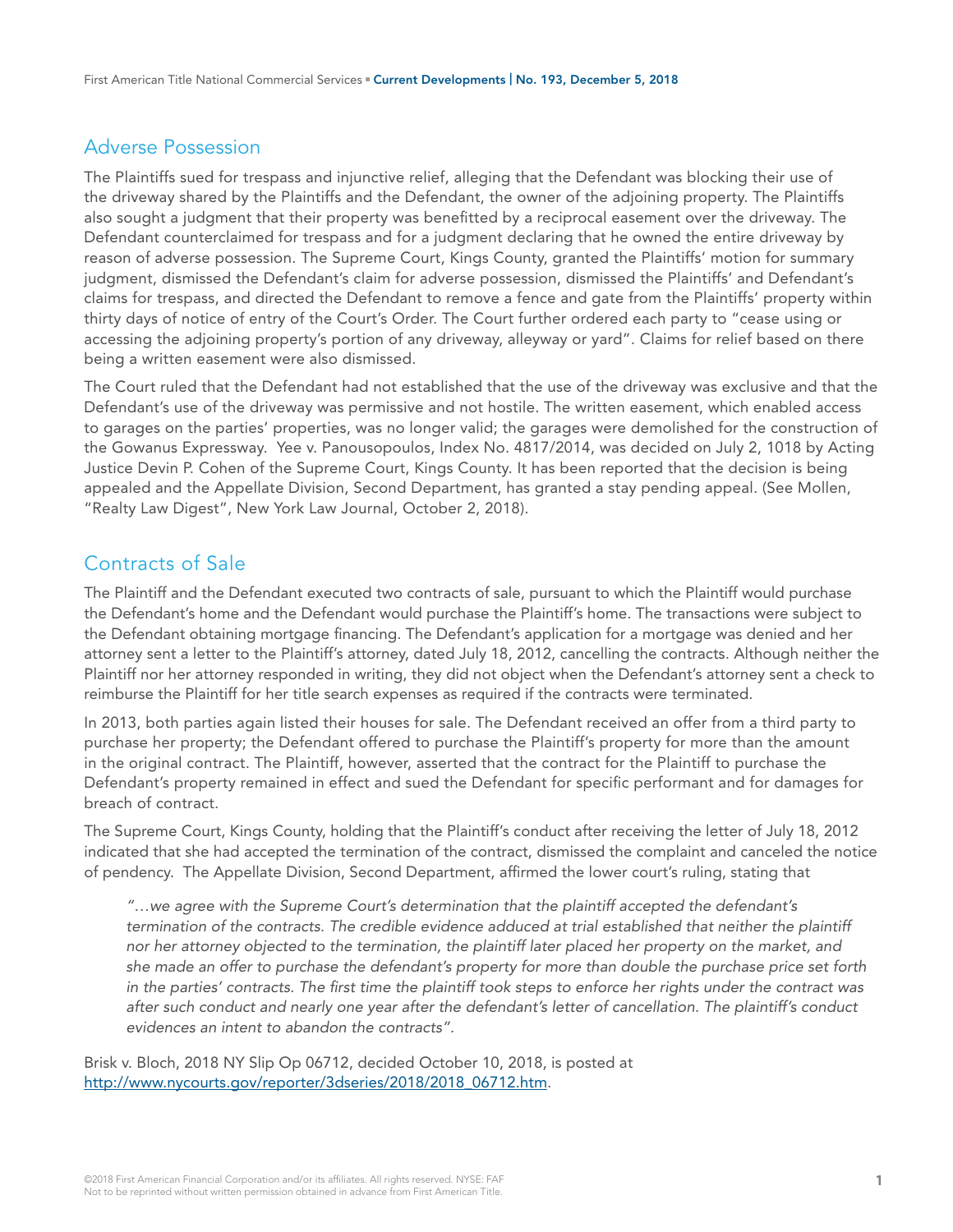# Contracts of Sale/Installment Land Contracts

A contract to sell property in Sullivan County, executed in July 2015, required that the contract vendee make a down payment and then twelve non-refundable payments, with the balance of the purchase price being paid on the transfer of title. The vendee was given possession to enable the making of repairs and improvements and he was required to pay the real estate taxes. If the real estate taxes were not timely paid the seller could cancel the contract and retain all nonrefundable payments made.

In February 2016, the seller gave notice that the vendee had defaulted in the payment of real estate taxes and cancelled the contract. The seller further advised that all amounts paid by the contract vendee would be retained as liquidated damages. The contract vendee sued for specific performance or, in the alternative, for an equitable lien against the property in the amount of all the payments that were made. The Supreme Court, Sullivan County, denied the Defendant's motion for summary judgment dismissing the complaint, granted the Plaintiff's cross-motion for summary judgment, and ordered specific performance of the contract. The Appellate Division, Third Department, reversed the lower court's ruling, According to the Appellate Division,

*"[p]laintiff's failure to pay the property taxes on the date specified constituted a material breach of the contract precluding him from obtaining specific performance…[However, and] notwithstanding plaintiff's material breach, defendant is not entitled to relief in the form of cancellation of the contract and retention of all payments made by plaintiff thereunder…Plaintiff, having made substantial payments to defendant… ,acquired equitable title to the property and an equitable lien in the amount of all payments made under the contract. Thus, despite plaintiff's default under the contract, defendant cannot obtain relief under the provisions of the [contract] rider that provides for cancellation of the contract and forfeiture of all monies paid by the plaintiff as liquidated damages…Defendant's remedies are, instead, limited to foreclosing plaintiff's equitable title or bringing an action at law for the purchase price of the property, neither of which defendant has sought". [citations omitted]*

The Court further held that because the contract could not be summarily cancelled, the Plaintiff was entitled to remain in possession until the Defendant obtained such other relief. Cloke v. Findlan, 2018 NY Slip Op 07220, decided October 25, 2018, is posted at

[http://www.nycourts.gov/reporter/3dseries/2018/2018\\_07220.htm.](http://www.nycourts.gov/reporter/3dseries/2018/2018_07220.htm)

## Contracts of Sale/Specific Performance

The seller notified the Plaintiff, the contract vendee, that the seller was terminating the contract because, inter alia, the Plaintiff had not tendered the full down payment. The Plaintiff sued for specific performance. The Supreme Court, Orange County, granted the Defendant-seller's motion for summary judgment dismissing the complaint and canceled the notice of pendency. The Appellate Division, Second Department, affirmed, holding that the Defendant, as a matter of law, was entitled "prima facie" to a judgment dismissing the complaint. According to the Appellate Division,

*"[b]efore specific performance of a contract for the sale of real property may be granted, a plaintiff must demonstrate that it substantially performed and that it is ready, willing and able to satisfy those obligations not yet performed'... Here, the defendant established that the plaintiff only tendered \$30,000 of the \$125,000 down payment. This default constituted a material breach of the contract preventing the plaintiff from obtaining specific performance". [citations omitted]*

Patel v. S. & S. Properties, Inc., 2018 NY Slip Op 06757, decided October 10, 2018, is posted at [http://www.nycourts.gov/reporter/3dseries/2018/2018\\_06757.htm.](http://www.nycourts.gov/reporter/3dseries/2018/2018_06757.htm)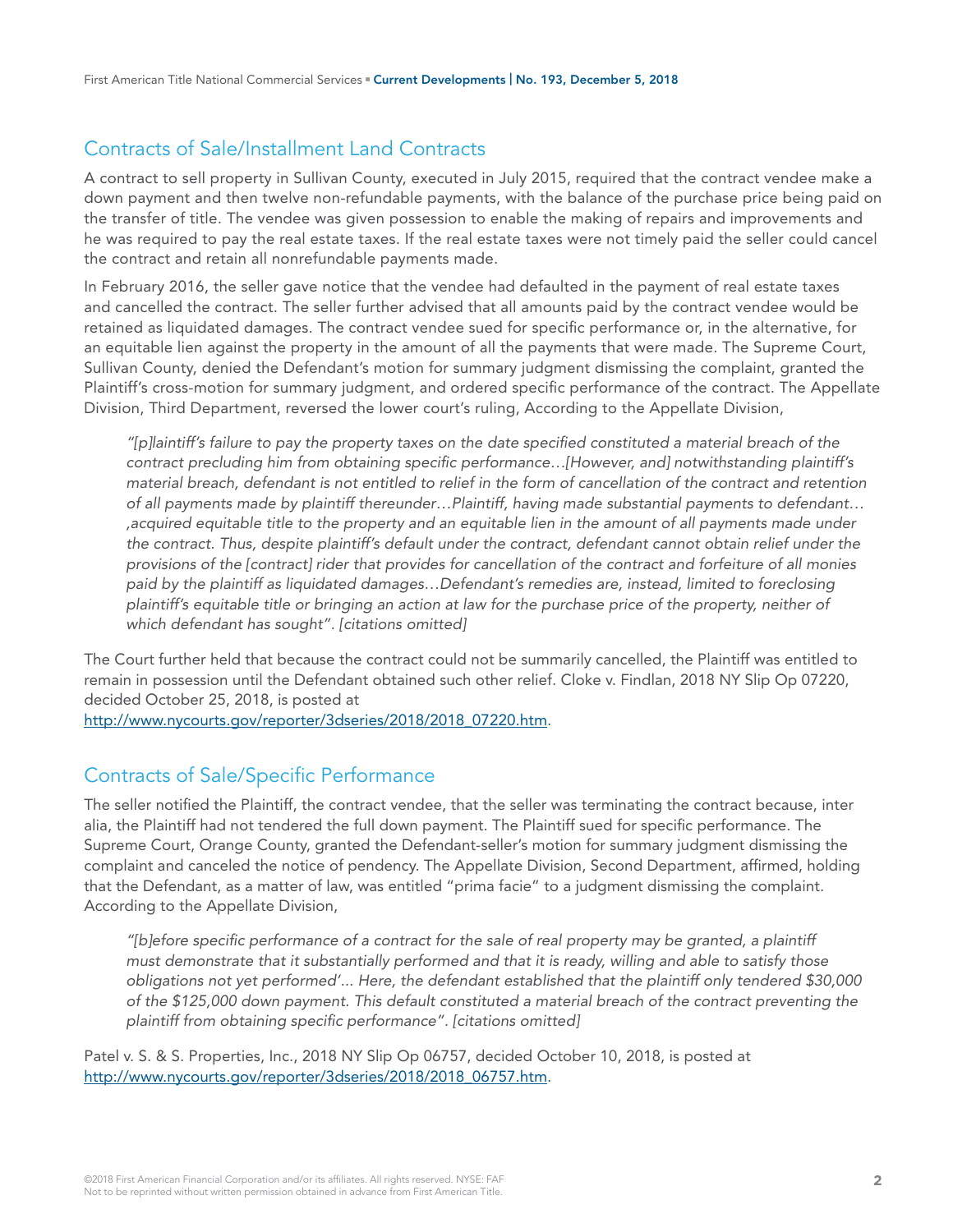# Contracts of Sale/Time of the Essence

A contract for the sale of real property, as amended, provided for a time of the essence closing on October 18, 2013. All parties appeared at the closing on that date and the Defendants-sellers were "ready, willing and able to close", but the contract vendee lacked the funds to pay the purchase price. The contract vendee sued to recover its down payment under the contract. The Supreme Court, Bronx County, granted the sellers' motion for summary judgment dismissing the complaint and granted their counterclaims to retain the deposit. The Appellate Division, First Department, affirmed the lower court's ruling, holding that "[s]ince the real estate contract provided that the time of closing is of the essence, performance on the specified date was a material element and plaintiff's failure to perform on that date constituted [a] material breach". Ward Capital Management LLC v. New Pelham Parkway North LLC, 2018 NY Slip Op 06797, decided October 11, 2018, is posted at [http://www.nycourts.gov/reporter/3dseries/2018/2018\\_06797.htm](http://www.nycourts.gov/reporter/3dseries/2018/2018_06797.htm).

Another decision dealing with time of the essence was issued on November 7, 2018 by the Appellate Division, Second Department. MB Shtetl 1 Corp. v. Singh, 2018 NY Slip Op 07422, involved contracts of sale for two adjoining parcels with different sellers and a single purchaser, the Plaintiff. The contract vendee's attorney advised the sellers' attorney that February 23, 2015 was being set as the date of closing, with time being of the essence. The sellers' attorney responded that there would be no sale. The contract vendee then sued for specific performance and for damages. The Supreme Court, Kings County, granted the Plaintiff's motion for summary judgment and directed the Defendants to sell the properties to the Plaintiff within thirty days of the date of the Court's Order. The Appellate Division reversed and vacated the Supreme Court's Order. According to the Appellate Division,

*"[t]o prevail on a cause of action for specific performance of a contract for the sale of real property, a plaintiff purchaser must establish that it substantially performed on its contractual obligations and was ready, willing and able to convey the property, and that there was no adequate remedy at law' [citations omitted]…Here, the plaintiff failed to establish, prima facie, that it was ready, willing and able to proceed with the sale on the initial closing date or on the subsequent law day [citations omitted]. The evidence submitted by the plaintiff failed to eliminate triable issues of fact as to whether it had the financial ability to purchase the subject properties".* 

The Appellate Division's decision, 2018 NY Slip Op 07422, is posted at [http://www.nycourts.gov/reporter/3dseries/2018/2018\\_07422.htm.](http://www.nycourts.gov/reporter/3dseries/2018/2018_07422.htm)

## Deeds/Fraud in the Inducement

Plaintiffs sought to recover their property, alleging that they had conveyed their property to the Defendant based on the misrepresentation that the Defendant would assist them in effectuating a short sale to relieve them from a defaulted mortgage debt. The Plaintiffs asserted causes of action for deed reversion, quiet title, unjust enrichment, accounting and fraud in the inducement. The Supreme Court, Kings County, granted the Plaintiffs' motion for summary judgment on their claims for fraudulent inducement, unjust enrichment and quiet title, held that the deed from the Plaintiffs to the Defendant was "void and of no effect", and directed the City Register, on presentation of a certified copy of the Court's Order, "to strike the deed from the record". According to the Court,

*"…the evidence shows that defendant convinced plaintiffs to transfer property, worth at least \$300,000, for only \$6,000, and there is no evidence to support such a drastically reduced value. Accordingly, the evidence shows that defendant misrepresented the transaction to plaintiffs to induce them to transfer the property, that plaintiffs justifiably relied on defendant, and that plaintiffs have been injured as a result… Plaintiff's proof of fraudulent inducement entitles plaintiffs to recover ownership of the property".*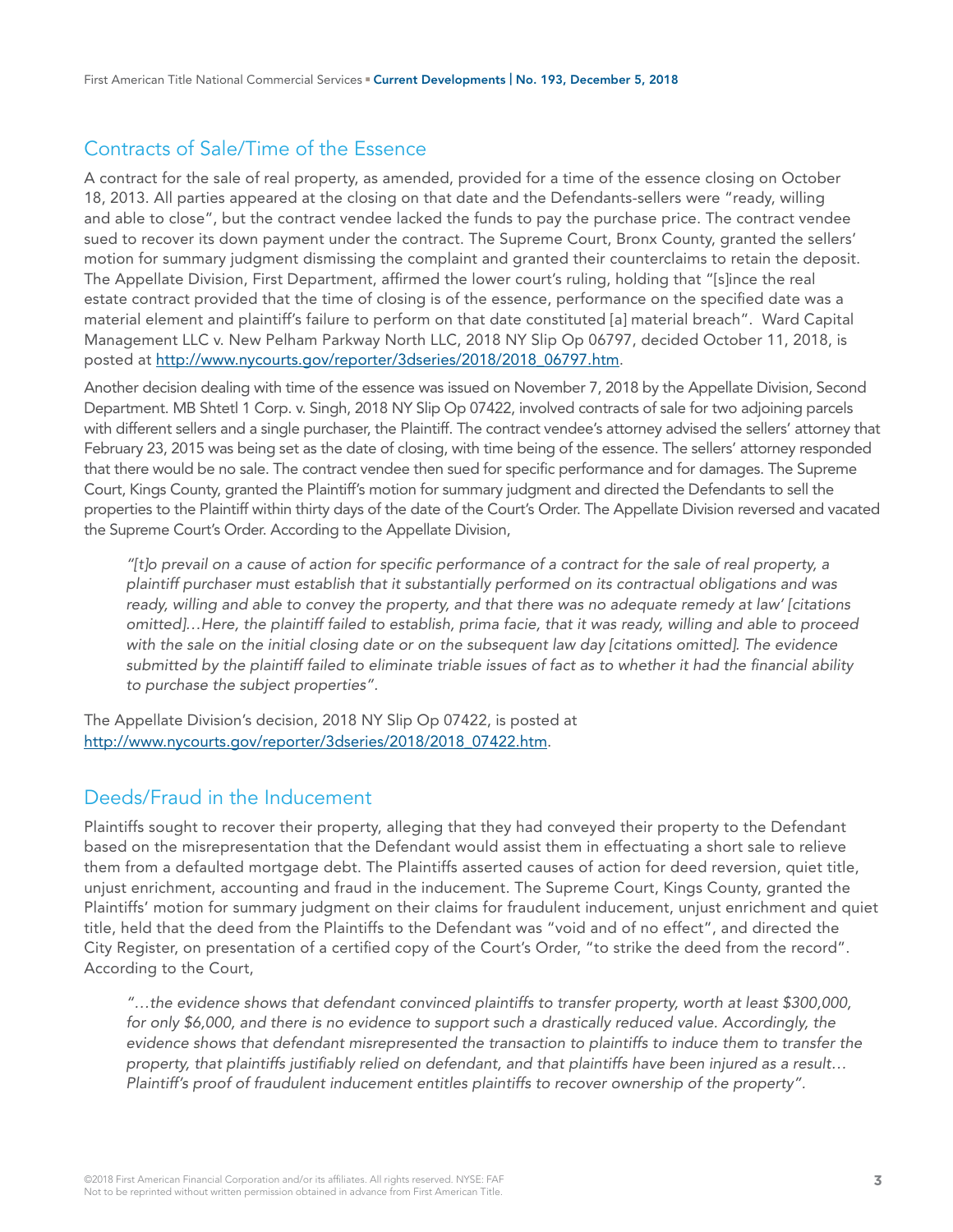The Court noted that while there can be no cause of action for "deed reversion", the "plaintiffs' [sic] are entitled to recover ownership of their property". Holder v. Folsom PL Realty Inc., 2018 NY Slip Op 32677, decided September 13, 2018, is posted at http://www.nycourts.gov/reporter/pdfs/2018/2018 32677.pdf.

In a similar case, the Plaintiff alleged that he was fraudulently induced to convey his property being foreclosed to a Defendant in reliance on the Defendant's promise that the Plaintiff would be able to repurchase the property. When the Plaintiff learned that there was a contract to sell the property, he sued to set aside his conveyance to the Defendant. The Supreme Court, Kings County, denied the Defendants' motion to dismiss the complaint. The Appellate Division, Second Department, affirmed the lower court's ruling. According to the Appellate Division,

*"…the complaint adequately states a cause of action to cancel the deed and set aside the conveyance…[The Defendants] did not demonstrate that the doctrine of 'unclean hands' bars the plaintiff from seeking equitable relief…Here, the complaint alleges that the plaintiff, a vulnerable and unsophisticated homeowner facing foreclosure, was the victim of a foreclosure rescue scam, from which he was trying to extricate himself…".* 

Ortiz v. Silver Investors, 2018 NY Slip Op 07135, decided October 24, 2018, is posted at [http://www.nycourts.gov/reporter/3dseries/2018/2018\\_07135.htm.](http://www.nycourts.gov/reporter/3dseries/2018/2018_07135.htm)

#### **Encroachments**

A survey showed that a building under construction encroached up to 3.75 inches onto the Plaintiff Church's property. Justice Modica of the Supreme Court, Queens County, serving as an Emergency Justice, held that the encroachments were not de minimis under the circumstances. The Court issued a temporary restraining order, pending a hearing on the Plaintiff's motion for a preliminary injunction, barring the Defendants, the owners of the property being developed and their contractor, from performing any further work on or above the foundation wall of the new building where it adjoined the Plaintiff's property. An undertaking by the Plaintiff was not required because "[t]he defendants' retaining wall was…constructed with complete indifference to the property rights of the plaintiff". The Court took into account the Plaintiff's religious status; its Church building has a cupola or a bay window sitting above but not over the property line. According to the Court,

*"[i]n an attempt to build aggressively on almost every square inch – indeed fraction on an inch – of this property, the defendants carelessly intruded, not merely on the plaintiff's property, but on an object of religious worship. The defendants should have shown some respect to the plaintiff and its worshipers and pursued avenues of cooperation rather than employ aggressive expansion".* 

Saint Mary Romanian Orthodox Church v. 73 M & C Realty LLC, 2018 NY Slip Op 51490, decided October 25, 2018, is posted at http://www.nycourts.gov/reporter/3dseries/2018/2018 51490.htm.

## Financial Crimes Enforcement Network ("FinCEN")

As reported in Current Developments, FinCEN has issued Geographic Targeting Orders ("GTOs") requiring certain U.S. title insurance companies to identify the natural persons behind companies used to pay all cash for high-end residential real estate in New York City, Broward, Palm Beach and Miami-Dade Counties in Florida, Bexar County, Texas, Los Angeles, San Diego, San Francisco, San Mateo and Santa Clara Counties in California, and in the City and County of Honolulu in Hawaii.

On November 15, 2018, FinCEN issued a revised GTO which expanded the number of locations impacted by the GTOs to also include Tarrant and Dallas Counties in Texas, Clark County in Nevada, King County in Washington, Suffolk and Middlesex Counties in Massachusetts, and Cook County in Illinois. The new GTO also reduced the monetary threshold for the purchase of residential real property for all of the affected jurisdictions to \$300,000 or more. Purchases made with virtual currencies are now included. The new GTO is available at [https://bit.ly/2qX4TOf.](https://bit.ly/2qX4TOf)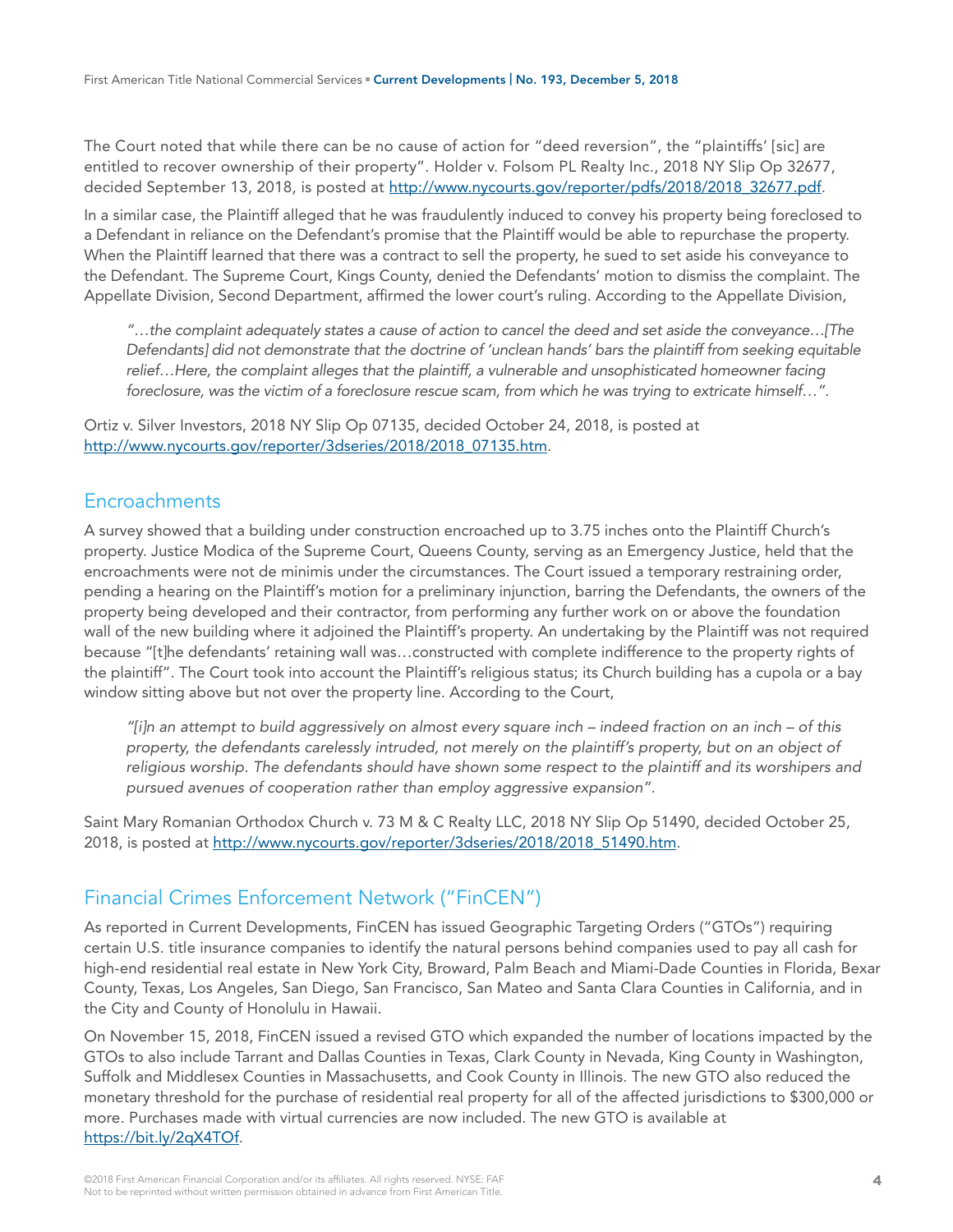## Lien Law/Mechanics' Liens

The Appellate Division, Second Department, affirmed an Order of the Supreme Court, Westchester County, granting a property owner's motion to cancel a mechanic's lien because the lien, as filed, failed to comply with Lien Law Section 38 ("Itemized statement may be required of lienor"). The Petitioner commenced a proceeding under Section 38 to compel the lienor to provide a revised itemized statement complying with the requirements of the Lien Law. Section 38 provides, in part, that,

*"[a] lienor who has filed a notice of lien shall, on demand in writing, deliver…a statement in writing which shall set forth the terms of labor and/or material and the value thereof which make up the amount for which he claims a lien, and which shall also set forth the terms of the contract under which the items were furnished…If the lienor shall fail to comply with such a demand…or if the lienor delivers an insufficient statement, the person aggrieved may petition [a court] for an order directing the lienor...to deliver to the petitioner the statement required by this section…In case the lienor fails to comply with the order [or the court directing such compliance] the court…may make an order canceling the lien".*

According to the Appellate Division, "[i]nasmuch as the work on the project was not completed when the notice of lien was filed and the nature and cost of the work performed under the contract were in dispute, an itemized statement was necessary to enable [the owner] to check [the lienor's] claim…The revised itemized statement, among other things, failed to sufficiently set forth 'the items and cost of labor, or the items and cost of materials'" [citations omitted]. Matter of Plain Avenue Storage, LLC v. BRT Management, LLC, 2018 NY Slip Op 07312, decided October 31, 2018. Is posted at http://www.nycourts.gov/reporter/3dseries/2018/2018 07312.htm.

#### Mortgage Foreclosures/Abandonment

Under paragraph (c) of Civil Practice Law and Rules Section 3215 ("Default judgment") "[i]f the plaintiff fails to take proceedings for the entry of judgment within one year after the date of default, the court shall not enter judgment but shall dismiss the complaint as abandoned , without costs, upon its own initiative or on motion, unless sufficient cause is shown why the complaint should not be dismissed…".

In March of 2012, an Action was brought to foreclose a mortgage. The Defendant did not answer the complaint. In September of 2013, the Plaintiff moved for the issuance of an Order of Reference and, on August 16, 2014, the Supreme Court, Suffolk County, referred the matter to a referee to compute. In October 2015, the Plaintiff moved for a judgment of foreclosure and sale. The Court granted the Plaintiff's motion, issued a judgment of foreclosure and sale, and denied the Defendant's cross-motion to dismiss the complaint as asserted against him under CPLR Section 3215(c). The Appellate Division, Second Department, modified the lower court's Order, denying the Plaintiff's motion, reversing the issuance of the judgment of foreclosure and sale, and granting the Defendant's cross-motion to dismiss the complaint as asserted against him as abandoned. According to the Appellate Division,

*"…it is undisputed that the plaintiff did not take proceedings for entry of judgment until it moved for an order of reference more than one year after the defendant's default. Moreover, the plaintiff submitted no opposition to the defendant's cross motion...and, thus, failed to make the requisite showing of sufficient cause to excuse its delay [citations omitted]".* 

HSBC Bank USA, N.A. v. Jean, 2018 NY Slip Op 06517, decided October 3, 2018, is posted at [http://www.nycourts.gov/reporter/3dseries/2018/2018\\_06517.htm.](http://www.nycourts.gov/reporter/3dseries/2018/2018_06517.htm)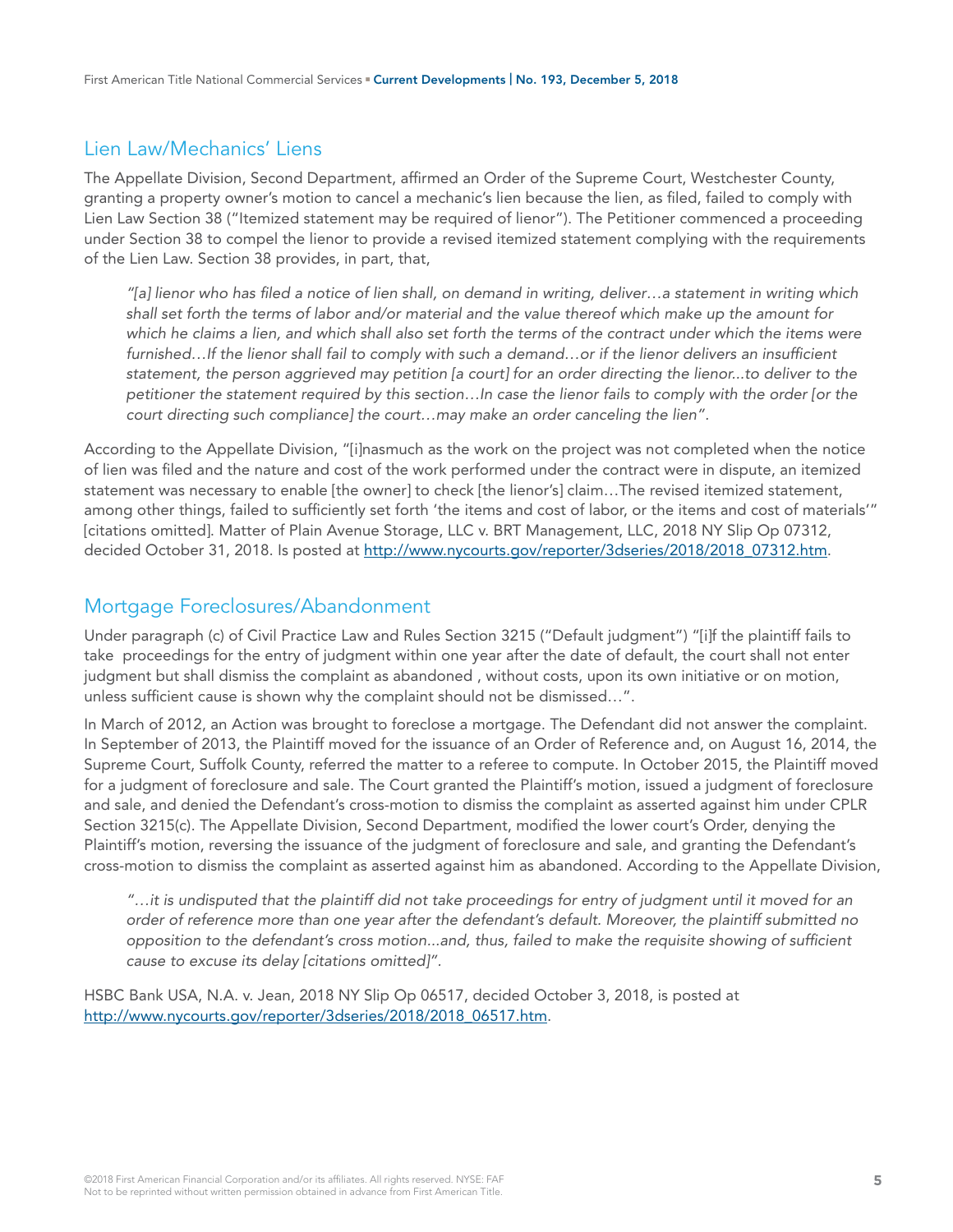## Mortgage Recording Tax/New York State Transfer Tax

New York's Department of Taxation and Finance announced that the interest rate to be charged for the period January 1, 2019 – March 31, 2019 on late payments and assessments of Mortgage Recording Tax and the State's Real Estate Transfer Tax will be 10% per annum, compounded daily. The interest rate to be paid on refunds will be 5% per annum, compounded daily. The notice issued by the Department is posted at [https://www.tax.ny.gov/pay/all/int\\_curr.htm.](https://www.tax.ny.gov/pay/all/int_curr.htm)

## Mortgages/One Action Rule

Paragraph "1" of Real Property Actions and Proceedings Law Section 1301 ("Separate action for mortgage debt") states, in part, that "[w]hen final judgment for the plaintiff has been rendered in an action to recover any part of the mortgage debt, an action shall not be commenced or maintained to foreclose the mortgage, unless an execution against the property of the defendant has been issued upon the judgment to the sheriff…and has been returned wholly or partly unsatisfied".

A promissory note and guarantees of the note were secured by a mortgage on a residential condominium unit in Manhattan and by a mortgage on a property in New Jersey. In January 2017, the Plaintiff filed an Action to foreclose the New Jersey mortgage and obtained a final judgment of foreclosure. When the Plaintiff sued to foreclose the New York mortgage, the New Jersey foreclosure had been voluntarily dismissed and the New Jersey mortgages had been discharged. The Defendants in the New York foreclosure opposed the Plaintiff's motion for summary judgment and cross-moved to dismiss the complaint. They asserted that the New York foreclosure was prohibited by RPAPL Section 1301 because the Plaintiff had obtained a final judgment in the New Jersey foreclosure on the same debt.

The Supreme Court, New York County, held that the New York foreclosure did not violate RPAPL Section 1301(1), which Section "only applies where a final judgment has been rendered in the first action on the debt, which is not the case here". In addition, although the Plaintiff did not comply with RPAPL Section 1301(2), requiring that "[t]he complaint shall state whether any other action has been brought to recover any part of the mortgage debt…", no parties' rights were prejudiced by the failure to comply with Section 1301(2). Further as regards Section 1301(3), prohibiting a plaintiff from commencing another action to recover the mortgage debt without leave of the court in the action that was first commenced, that Section did not apply because the other action was not brought in New York.

The Court granted the Plaintiff's motion for summary judgment, rendering judgment against the Defendants, ordering the appointment of a referee co compute, and granting an order of reference. The Provident Bank v. Shah, 2018 NY Slip Op 32719, decided October 22. 2018, is posted at, [http://www.nycourts.gov/reporter/pdfs/2018/2018\\_32719.pdf.](http://www.nycourts.gov/reporter/pdfs/2018/2018_32719.pdf)

## Recording Act/Bona Fide Purchaser

Unaware that the seller under a contract of sale executed in 2013 had died in 2014, the Plaintiff commenced an Action in 2015 against the seller for specific performance. A notice of pendency was filed against the subject property. Later in 2015, the Executrix of the Estate of the decedent sold the property to Sergio and Silvia Lobato. After learning of the death of the decedent and the transfer of title, the Plaintiff filed another notice of pendency and sued, seeking rescission of the deed and specific performance. The Supreme Court, Suffolk County, granted the Lobatos' motion to dismiss the cause of action seeking rescission of the deed and dismissed the complaint as to them, dismissed the cause of action for specific performance, and canceled the notice of pendency. The Appellate Division, Second Department, affirmed, holding that the complaint failed to state a cause of action for either specific performance or rescission of the deed. According to the Appellate Division,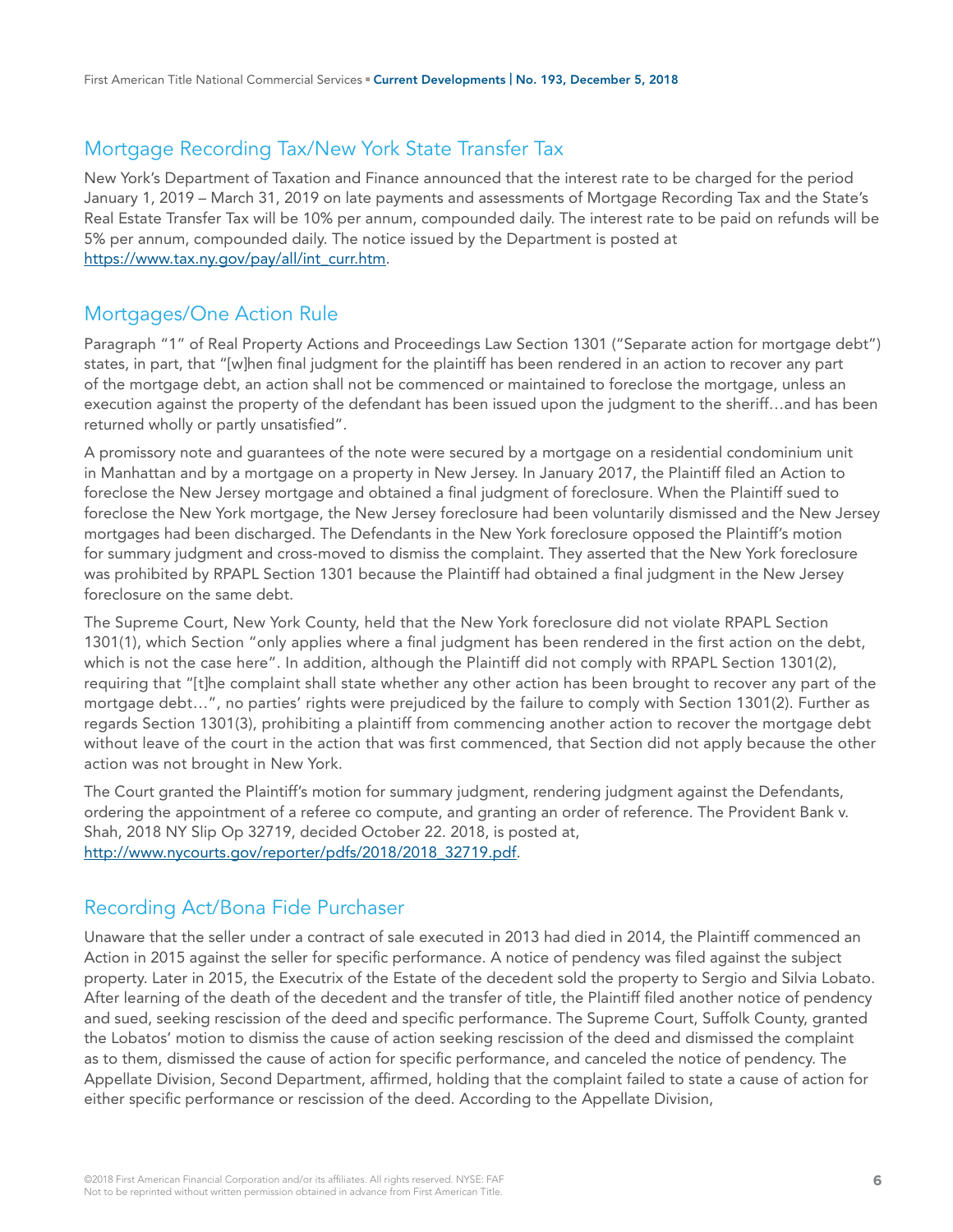*"[t]he prior action and the 2015 notice of pendency were legal nullities because of the decedent's death in 2014 [citation omitted]. Thus, the Lobatos were bona fide purchasers for value of the subject property since neither the prior action or the 2015 notice of pendency provided the Lobatos with 'knowledge of facts that would lead a reasonably prudent purchaser to make inquiry'".*

Caldara v. Monti, 2018 NY Slip Op 07283, decided October 31, 2018, is posted at [http://www.nycourts.gov/reporter/3dseries/2018/2018\\_07283.htm.](http://www.nycourts.gov/reporter/3dseries/2018/2018_07283.htm)

# Right of First Refusal ("ROFR")

Current Developments issued July 26, 2017 reported the case of Clifton Land Company, LLC v. Magic Car Wash, LLC, decided June 19, 2017 and reported at 2017 NY Slip Op 31303 and 2017 N.Y. Misc. LEXIS 235. The Plaintiff held a right of first refusal to purchase land improved by a car wash under an agreement providing that the Plaintiff would have the right to purchase the land "on the same terms as set forth in the third party offer". The Defendants, the owners of the property subject to the ROFR, entered into a purchase and sale agreement, subject to the Plaintiff's ROFR, to sell the property to a third-party, also a Defendant, which owned a car wash on property across the street. Under the purchase and sale agreement, a restrictive covenant prohibiting the operation of a car wash at the property for ten years was to be included in the deed.

The Plaintiff, seeking to exercise the ROFR, but without "a deed that restricted the use of the property for a car wash", commenced an Action for specific performance and for a declaration that the property could not be conveyed to the third party purchaser. The Supreme Court, Broome County, dismissed the complaint, holding that the Plaintiff had waived its ROFR and the sale with the third party could go forward. According to the Court, "[t]he Right of First Refusal does not require that any third party offer be unconditional [citation omitted]… [and the Plaintiff] has not provided evidence that the 2016 Purchase and Sale Agreement was the result of any collusion between the defendants". The Appellate Division, Third Department, reversed the lower court's Order and granted the Plaintiff's cross-motion for summary judgment on its claims for breach of contract and specific performance. According to the Appellate Division, the evidence demonstrated that the Defendant-seller had

*"…full knowledge that the transaction had been purposely structured to include the 'poison pill'. The*  inclusion of the deed restriction within the purchase agreement was precisely targeted to prevent plaintiff *– which defendants knew was in the car wash business and had entered into the right of first refusal as a*  means of preserving its opportunity to operate a car wash on the property – from exercising its first refusal rights. We find that this documentation conclusively demonstrates that defendants improperly structured *their agreement to defeat plaintiff's first refusal rights…Under the circumstances presented here, the purchase agreement was thus entered into in bad faith as a matter of law (citations omitted)".* 

The decision of the Appellate Division in Clifton Land Company, LLC v. Magic Car Wash, LLC, 2018 NY Slip Op 07027, decided October 18, 2018, is posted at [http://www.nycourts.gov/reporter/3dseries/2018/2018\\_07027.htm](http://www.nycourts.gov/reporter/3dseries/2018/2018_07027.htm).

## Standing/Mortgage Assignments/MERS

In 2011, the Appellate Division, Second Department held in Bank of New York v. Silverberg, reported at 86 AD3d 274, that the Bank of New York did not have standing to foreclose a mortgage assigned to it by Mortgage Electronic Registration Systems, Inc. ("MERS") because MERS, being the nominee and mortgagee of record for the underlying mortgage instruments, did not have the authority to assign the note. The Plaintiffs, the owners of the property encumbered by the mortgage in question, brought an Action under Real Property Law ("RPL") Section 329 ("Actions to have certain instruments canceled of record") to cancel of record the mortgage assignments from MERS to the Bank of New York and a later assignment from Bank of New York Mellon, formerly known as the Bank of New York, to itself, and to declare the assignments invalid. The Plaintiff also alleged violations of General Business Law Section 349 ("Deceptive acts and practices unlawful").